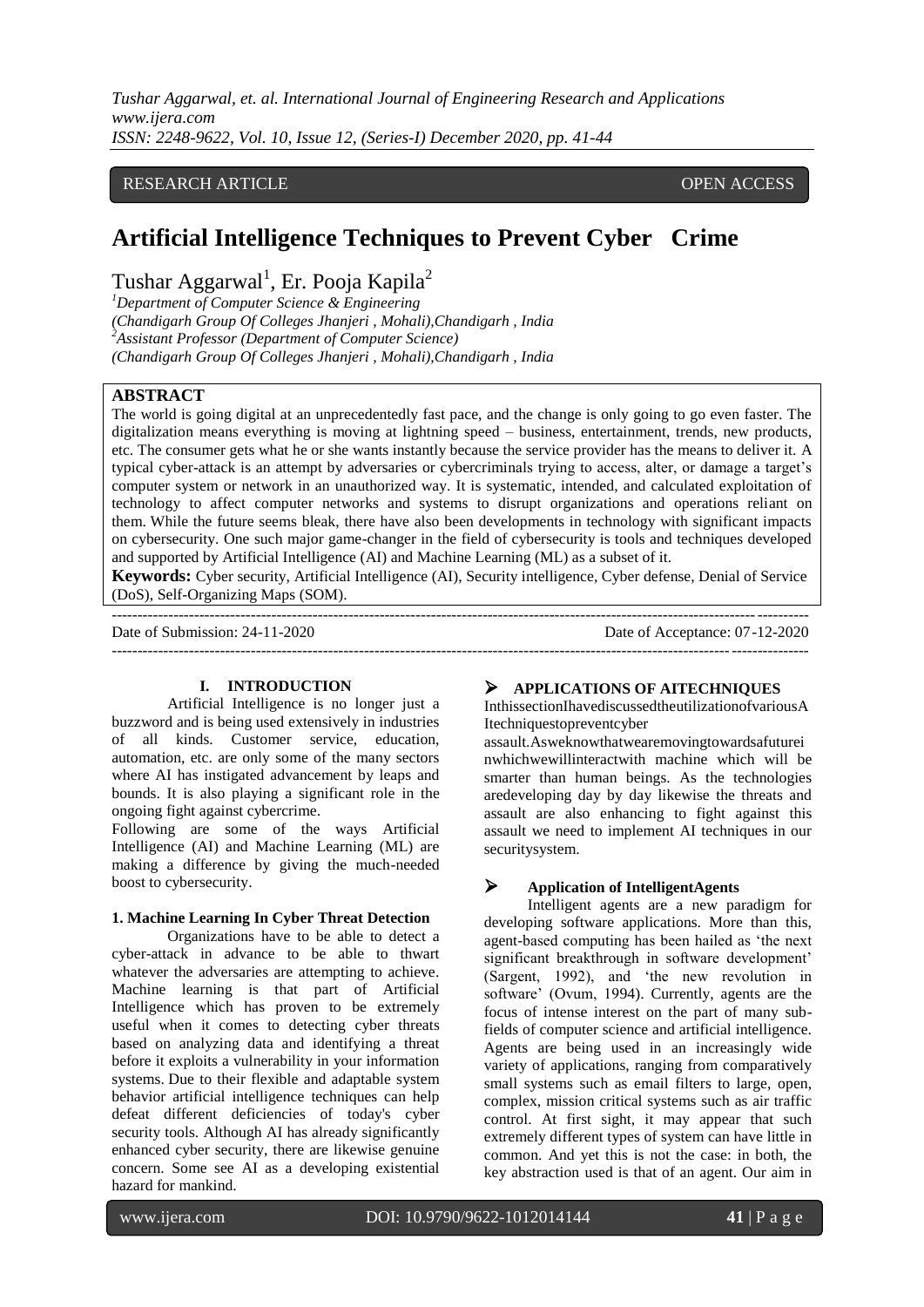this article is to help the reader to understand why agent technology is seen as a fundamentally important new tool for building such a wide array of systems. More precisely, our aims are five-fold:

• to introduce the reader to the concept of an agent and agent-based systems.

• to help the reader to recognize the domain characteristics that indicate the appropriateness of an agent-based solution.

• to introduce the main application areas in which agent technology has been successfully deployed to date.

• to identify the main obstacles that lie in the way of the agent system developer, and finally.

• to provide a guide to the remainder of this book.

## **Application Of Neural Nets**

An artificial neuron is considered as<br>t components of neural nets. important components of neural nets Perceptionscanlearnandtackleintriguingissuesbyjoini nginlimitednumbers.While

countlessartificialneuronsarepresentinneuralnets.Thu susefulnessofgreatlyparallel learning and decisionmaking is provided by neural nets. They are known by the operation speed. Their application is for learning pattern recognition, for arrangement, forchoiceofreactionstoassaultsandsoforth.Theysuppo rteitherinsoftwareorin hardware installation. Neural nets are used to carry out the detection and prevention of intrusion . Recommendations are there to utilize them in DoS identification, malware classification, spam recognition, zombie detection, and computer worm identification and in forensic investigations.

#### **Neural Network for Deep Learning**

- 1) Following Neural Network, architectures are used in [Deep Learning](https://www.xenonstack.com/big-data-analytics/data-science/)
- 2) Feed-forward neural networks
- 3) Recurrent neural network
- 4) Multi-layer perceptrons (MLP)
- 5) Convolutional neural networks
- 6) Recursive neural networks
- 7) Deep belief networks
- 8) Convolutional deep belief networks
- 9) Self-Organizing Maps
- 10) Deep Boltzmann machines
- 11) Stacked de-noising auto-encoders

## **Application Of Expert Systems**

As we know the most commonly used AI tool is Expert system. It is a software which helps in discovering answers to inquiries presented either by a client or by another software. Direct utilization in decision support for example, in finances, in medical diagnosis, or in cyberspace. Expert systems are present in different forms from small systemfordiagnosticpurposetohybridsystemwhichisf<br>orsolvingcomplexproblems this system is orsolvingcomplexproblems exceptionally large andpowerful.

An expert system comprises knowledge base in which expert knowledge is stored regarding a particular application domain. It also incorporates an inference engine for inferring answers in light of present knowledge and also further knowledge about a circumstance. Expert system shell consist of empty knowledge base and inference engine, before its utilization knowledge must be loaded. For including knowledge in the knowledge base software must support Expert system shell, and it can be stretched out with programs for client cooperation"s, and with different programs that might be utilized as a part of hybrid expert systems.

Expert system is for security arranging in cyber defense. It helps in determination of safety efforts, and gives direction for ideal use of resources which are limited in quantity.

# **Application ofLearning**

Today, machine learning is different from what it used to be in the past, due to the emergence of advanced computing technologies. Initially, it had gained momentum due to pattern recognition and the fact that computers did not have to be programed to execute certain tasks to learn. Many researchers who were interested in Artificial Intelligence (AI) investigated this area further to find out whether computers could really learn from data or not.

Unsupervised learning is particularly valuable for large amount of data. This can be seen in cyber defense where expansive logs can be gathered. Unsupervised learning in AI gave the concept of data mining. Also a usefulness of neural nets can be Unsupervised learning, in specific, of Self-Organizing Maps (SOM) .

# **FUTURE ISSUESCONSIDERATION**

One must be aware of the difference between immediate goals and long term viewpoints, when predicting the future work and expansion and application of AI techniquesincyberassaultprevention.ManyAItechniq uesarerelevantincyberassault prevention, also there are many current cyber assault problems that need more sophisticatedmeasures.

Onecanobserveutilizationoftotallynewstandardsofkn owledgedealingwithdecision making. These standards in the decision making software incorporate a modular and hierarchical knowledge architecture. To ensure fast circumstance evaluation that

provideleadersadecisionsuperiorityanddecisionmake rsonanyC2levelsecurity is only provided by automated knowledge management.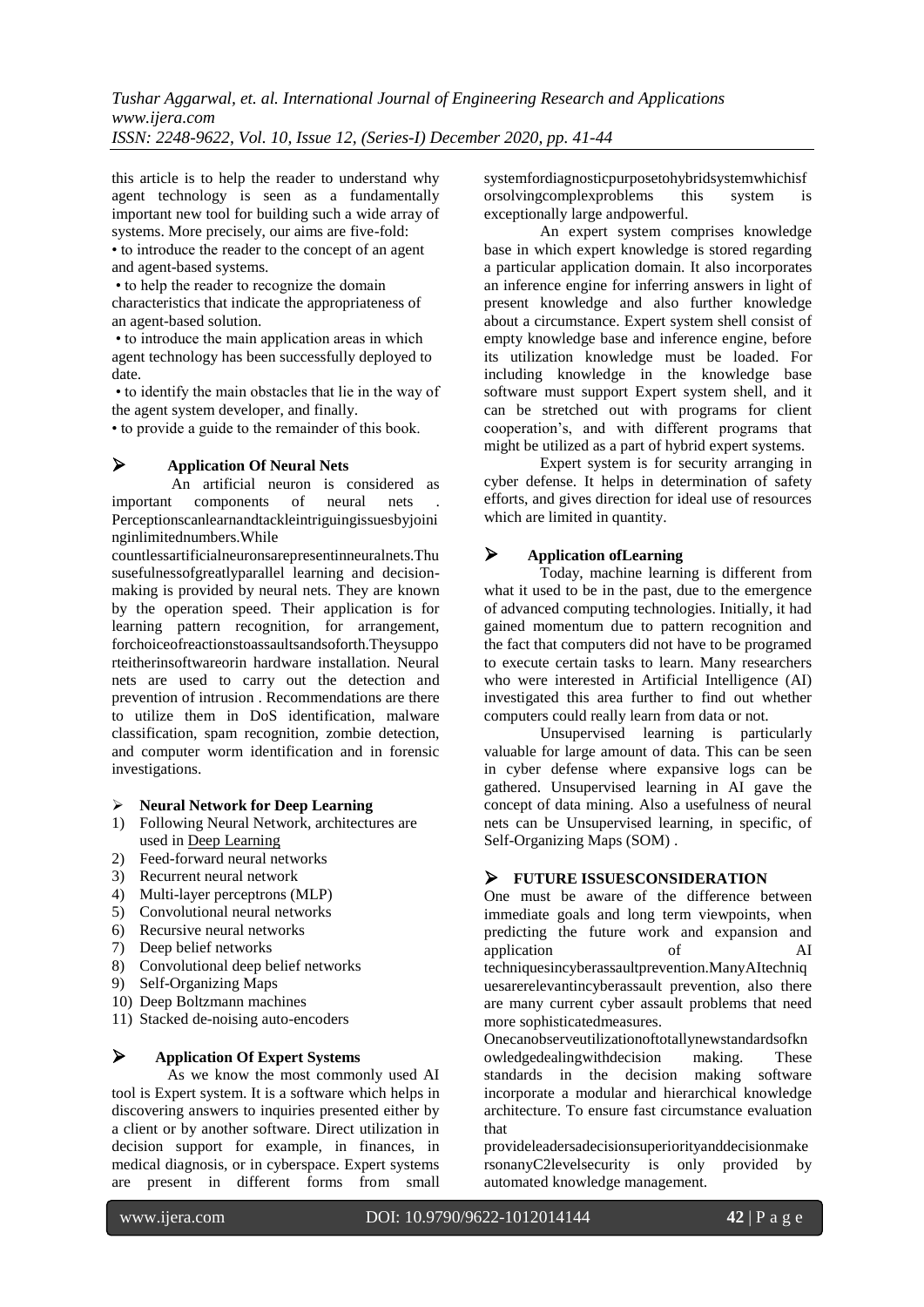*Tushar Aggarwal, et. al. International Journal of Engineering Research and Applications www.ijera.com ISSN: 2248-9622, Vol. 10, Issue 12, (Series-I) December 2020, pp. 41-44*

Expert systems are as of now being utilized as a part of numerous applications, its presence inside an application is sometimes hidden, same as the software like safety efforts planning software.

If in future large knowledge bases will be created, expert systems will get more extensive application. For this purpose knowledge acquisition will require extensive

investment,andlargemodularknowledgebasesmustbe developed.Theexpertsystem innovation will require advancement further: in the expert system tools presence of modularity is must and also make use of hierarchical knowledgebases.

## **APPLICATION OF AI TECHNIQUES AND THEIRADVANTAGES**

The application of AI techniques and their advantages are summarized in Table 1.

| <b>AI Techniques</b>                  | <b>Usage</b>                                                                                                                                       |
|---------------------------------------|----------------------------------------------------------------------------------------------------------------------------------------------------|
| Application of Intelligent<br>Agent   | Proactive<br>Mobility<br>Rationality<br>Adaptability<br>Collaboration                                                                              |
| <b>Application of Neural Nets</b>     | For intrusion detection and preventionsystem,<br>Very high speed of operation,<br>For DoSdetection,<br>For ForensicsInvestigation<br>Warmdetection |
| of<br>Application<br>Expert<br>System | For decisionsupport<br>For Network Intrusion Detection<br>Knowledgebase<br>Inference engine                                                        |
| Application of Learning               | Machinelearning<br>Supervised and unsupervisedlearning<br>Malware detection, intrusiondetection<br>Self-Organizing Maps(SOM)                       |

#### **Table 1.** AI techniques and their usage

## **II. CONCLUSION**

AI is considered as a standout amongst the most encouraging advancement in the information age and cyber security. New techniques, algorithm, tools and enterprises offering AI based services are always rising with respect to the worldwide security showcase. Contrasted with traditional cyber security solutions, these frameworks are more adaptable, flexible and robust, therefore enhancing security execution and better protectsystemfromanexpandingnumberofrefinedcyb erthreats.Rightnow,profound learning procedures are potentially the most encouraging and effective tools in the domain of AI. The fast development of information technology had a lot of positive impact and brought many conveniences into our lives.

However, it also caused issues that are difficult to manage such as the emergence of cyber crimes. As the technology continues to evolve, criminal cases change correspondingly. Every day we are faced with increasing number and variety of cyber crimes, since this technology presents an easy way for criminals to achieve their goals. Critical infrastructures are especially vulnerable. Application of AI techniques are already being used to assist humans in fighting cyber crimes, as they provide flexibility and learning capabilities to IDPS software. It has become obvious wide knowledge usage in decision making process requires intelligent decision support in cyber defense which can be successfully achieved using